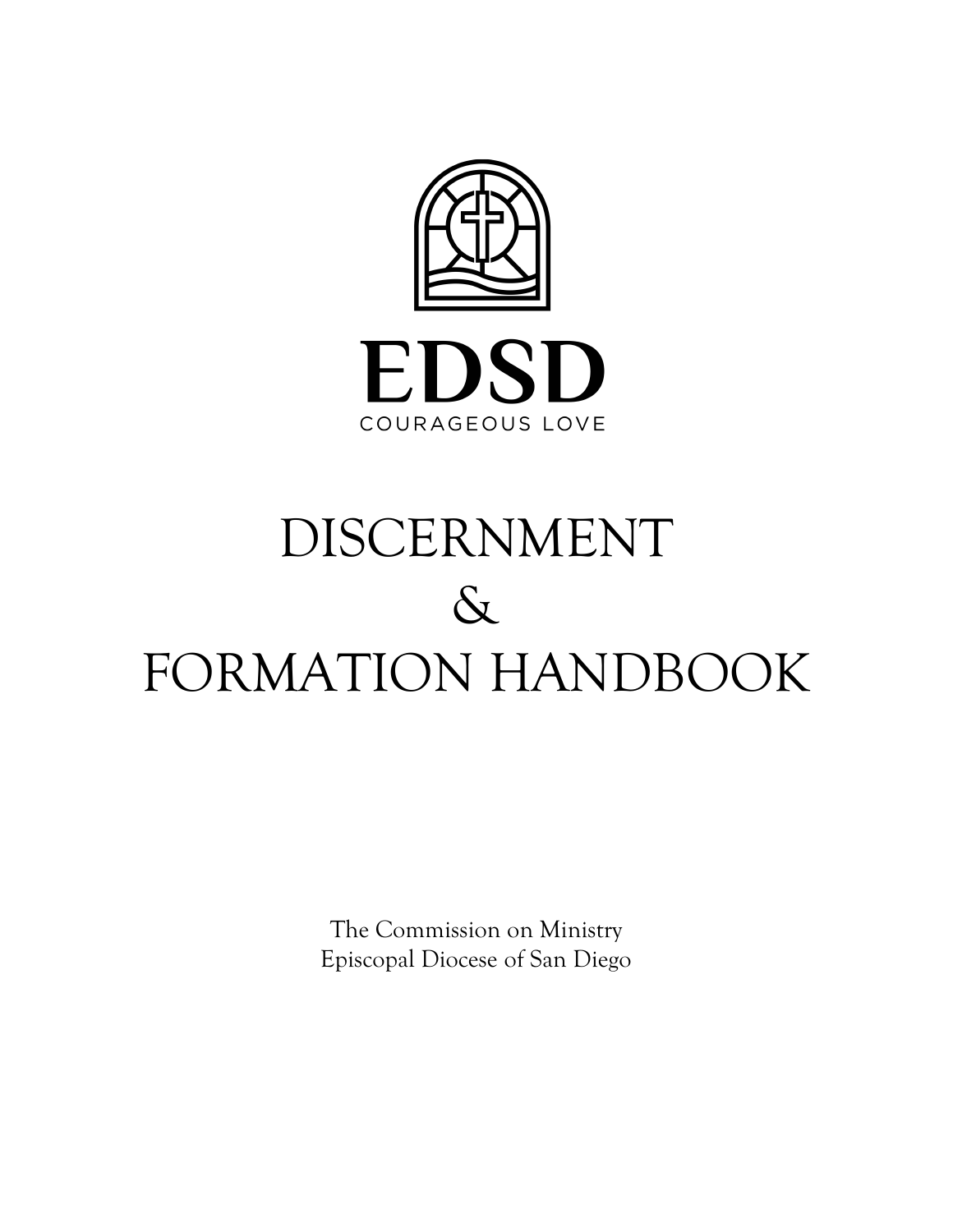# **EPISCOPAL DIOCESE OF SAN DIEGO Discernment and Formation Handbook**

Grace to you and peace!

This is the Discernment and Formation Handbook of the Episcopal Diocese of San Diego, written for those considering the vocation of Deacon or Priest in this diocese. While discernment of God's call to each of us is a lifelong process, the steps that accompany the call to ordained ministry are specific and particular, guided by local custom and the Canons of the Episcopal Church. In addition to a descriptive account of the steps in the process we have included an outline in checklist format that also identifies a broad timetable, specific deadlines, and the inevitable variables and exceptions that may be encountered along the way.

As we listen for the guidance of the Spirit, the discernment of the individual, and the will of the Church, discernment and formation rarely move in a perfectly linear fashion. That said, we hope you will find this Handbook useful as you contemplate God's call, and plan for the months and years ahead.

Discernment and formation are the heart and soul of the ordination process in the Episcopal Diocese of San Diego; these are, and should be, in ongoing dialogue with one another, each shaping and informing the ways in which the other unfolds. **Discernment**, broadly understood, refers to ways in which the inquirer and the Church listen together for the nature and shape of God's call, specifically for the ways in which God is calling the inquirer to use her/his gifts in service of all God's children. The process of discernment involves the inquirer and the Church in a mutual relationship of spiritual reflection. **Formation** refers to the many ways in which the inquirer may be trained and "formed" for this service, including (but not limited to) spiritual reflection and discernment, academic formation, theological field education, and handson ministerial skill-building.

Even as these two terms describe the overarching movement of a process, there are four distinct stages that mark an individual's journey toward ordination: inquirer, aspirant, postulant, and candidate. Each is briefly described below.

**Inquirer:** We use this term to describe the individual in the earliest stages of the discernment and formation process, from early awareness of God's call, through exploratory conversations and meetings, and the beginning of a formal application process. Each of the steps on this part of the journey are described in this handbook in Stage 1: Inquiry and Stage 2: Application to Aspirancy. With each of these steps completed, the inquirer will meet with the Commission on Ministry which will make a recommendation to the Bishop concerning admission to Aspirancy. This part of the process will generally span a year, or more.

**Aspirant:** An aspirant will continue the process of discernment and formation, completing a second, more comprehensive psychological evaluation, and attending a day-long Discernment Retreat with the Commission on Ministry and the Bishop. Following this retreat the COM will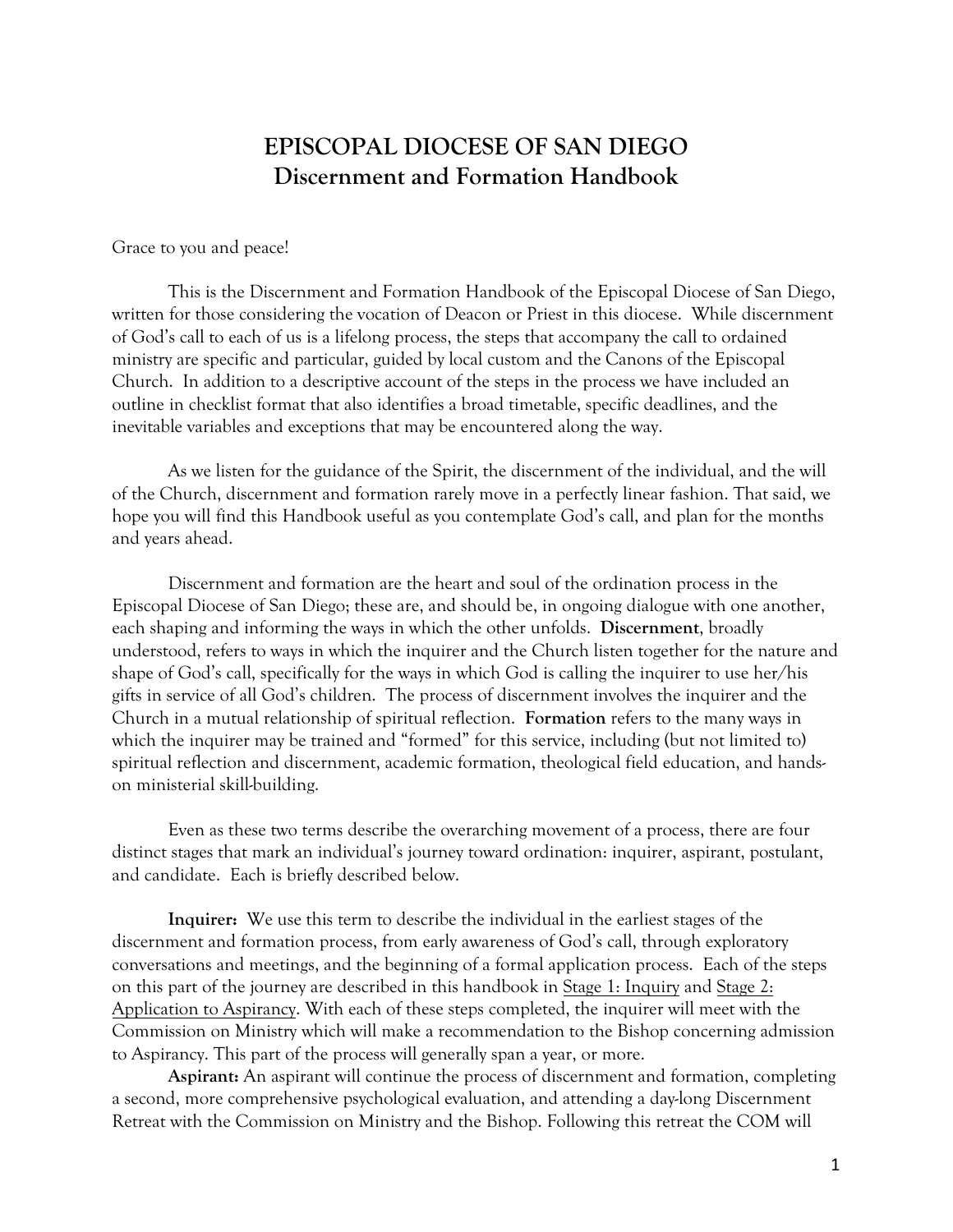make a recommendation to the Bishop concerning admission as a postulant; the Bishop has sole authority to act on that recommendation.

**Postulant:** A postulant continues the process of discernment begun as an aspirant, after a meeting with the Bishop and engagement with the kind of academic and spiritual formation appropriate to their call. Again, the postulant meets with the Commission on Ministry prior to the commission making a recommendation to the Bishop concerning the postulant's admission as a candidate; the Bishop and Standing Committee of the diocese determine admission to candidacy.

**Candidate:** Candidacy encompasses the final stages of educational and field-based formation, and evaluation of readiness for ordination. As with each previous step, the candidate will receive endorsements from her/his sponsoring priest and Vestry/Bishop's Committee and interview with the Commission on Ministry for its recommendation before receiving final approvals from the Bishop and Standing Committee for ordination.

**Commission on Ministry (COM):** The Commission on Ministry is one of the councils mandated by the Canons of The Episcopal Church; its mission is to nurture the ministry of all baptized persons, with specific responsibility for shepherding the ordination process of the diocese and making recommendation to the Bishop of those called and prepared to serve God in the Church.

As much as the steps in this process point to a standard sequence and timetable for the unfolding of events, each individual who embarks on this journey will experience it differently according to what they bring to the journey and how they respond to its unfolding. It is sometimes the case that aspects of an inquirer's formation are already underway when the individual begins to hear a call to ordination; this may prompt changes in the sequence and the timetable of the process outlined here. It is one of several important roles of the Commission on Ministry to explore when, and in what way, these changes might make sense, and to recommend a course of action to the Bishop. All final decisions rest with the Bishop, as do all decisions concerning an inquirer's advancement through each subsequent stage in the process.

It is our hope that you will feel free to ask questions about the handbook and checklist by contacting the Chair of the commission at [com@edsd.org.](mailto:com@edsd.org)

May the Lord bless and keep you always,

The [Commission on Ministry](https://edsd.org/ordination-process/) of the Episcopal Diocese of San Diego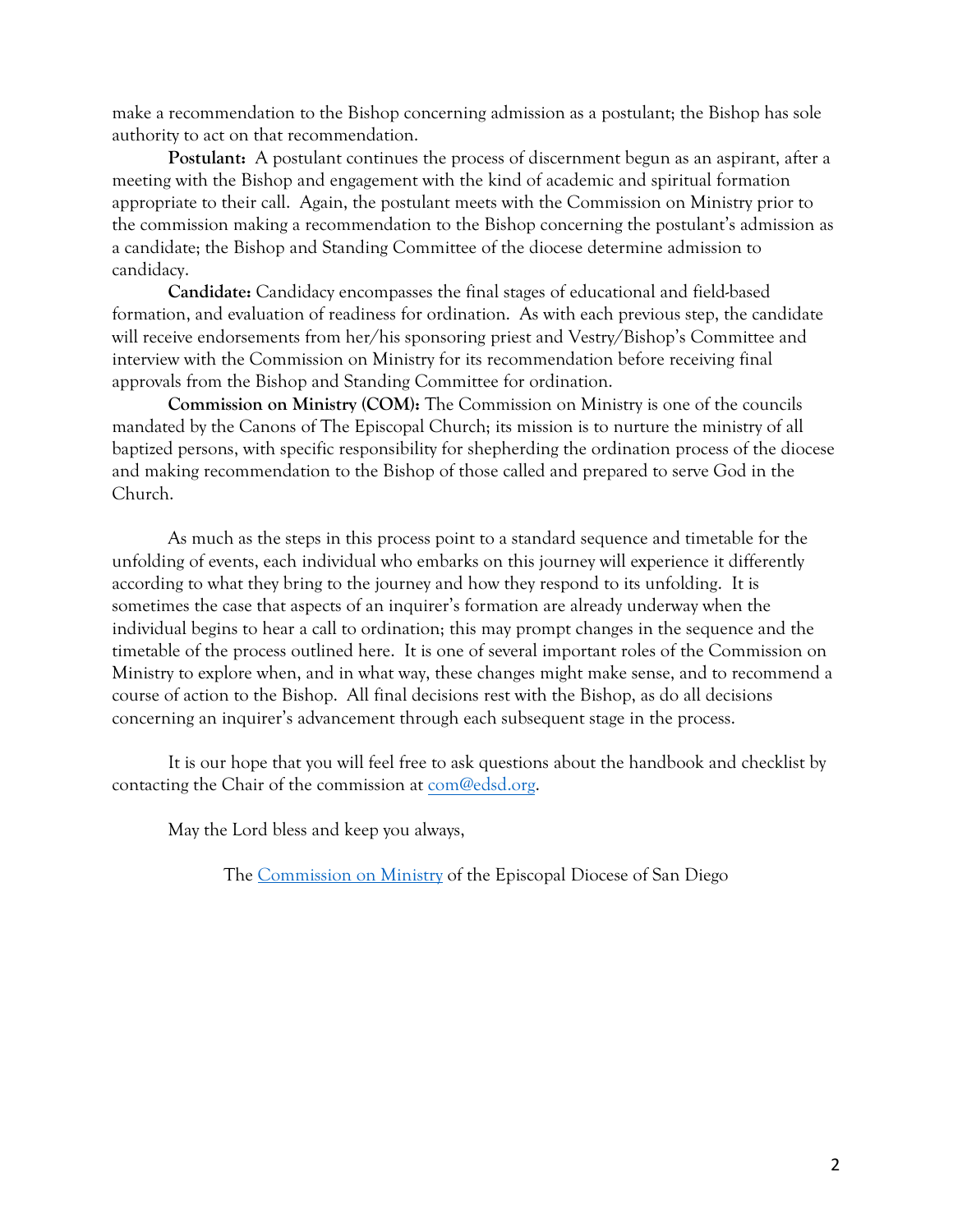## **Stage 1: Inquiry**

As with the beginning of any journey where planning, preparation, and packing are essential to launching the trip successfully, the inquiry stage – along with the Application for Aspirancy stage – is designed to ensure that the journey begins purposefully and well. Taken together, these stages are dedicated to discernment of God's will in calling you to an ordained vocation in the Church and to the pledging of various supports for your journey. Although you may be the one who first perceives the call, discernment of an ordained vocation is not your purview alone; the Church – the people of God – always discern with you.

#### **Initial Discernment**

You have likely already spoken to your priest at this point; this is an essential first step as her/his letter of recommendation will be required for you to continue this journey. You will have lived and worshipped in this diocese for at least one year and, ideally, your sponsoring priest will have known you during this time. You will have had one or more conversations with him/her about your perceived call by God to ordained ministry. With your mutual agreement, one of you will contact the coordinator of Listening Hearts ministries in this diocese (currently Susan Ward [susanward961@sbcglobal.net\)](mailto:susanward961@sbcglobal.net) to request a Listening Hearts conversation where a small group of trained discerners sit with you for a several-hour meeting, to pray, to listen, and to explore with you your call to serve God in God's Church. Upon completion, you will return to your priest for continued conversation about what you are hearing; together, you may decide the next step is for you, your spouse/partner/significant other, and your priest to attend a Commission on Ministry Day of Information held annually in the early Fall.

#### **Commission on Ministry (COM) Day of Information**

You will need to register in advance of this meeting by contacting the Executive Assistant to the Bishop (Keren Mondaca, [kmondaca@edsd.org,](mailto:kmondaca@edsd.org) 619-481-5454). The purpose of this meeting is to introduce you to the journey of discernment and formation, its expectations, and to describe the commitment you and others will be making along the way. After this meeting you should continue the conversation with your priest and, if you are in mutual agreement, move forward with the next steps.

#### **Sponsoring Priest Letter of Recommendation**

Your sponsoring priest will next write a letter to the bishop, copying the chair of the Commission on Ministry, recommending you to continued discernment about ordination. His/her letter should reflect some measure of the conversations you have had together to this point in time, including (but not limited to) his/her knowledge of you, your past and current ministries in the Church, and his/her reasons for believing your call to be from God and appropriate for further discernment at this time. This letter should be submitted concurrently with your spiritual autobiography and initial application.

#### **Spiritual Autobiography**

All of us traveling this life have a spiritual autobiography to tell and no two people's stories are the same; neither are any of our stories complete yet. You are to write a concise account of your spiritual journey to date, with particular attention to those moments when you felt God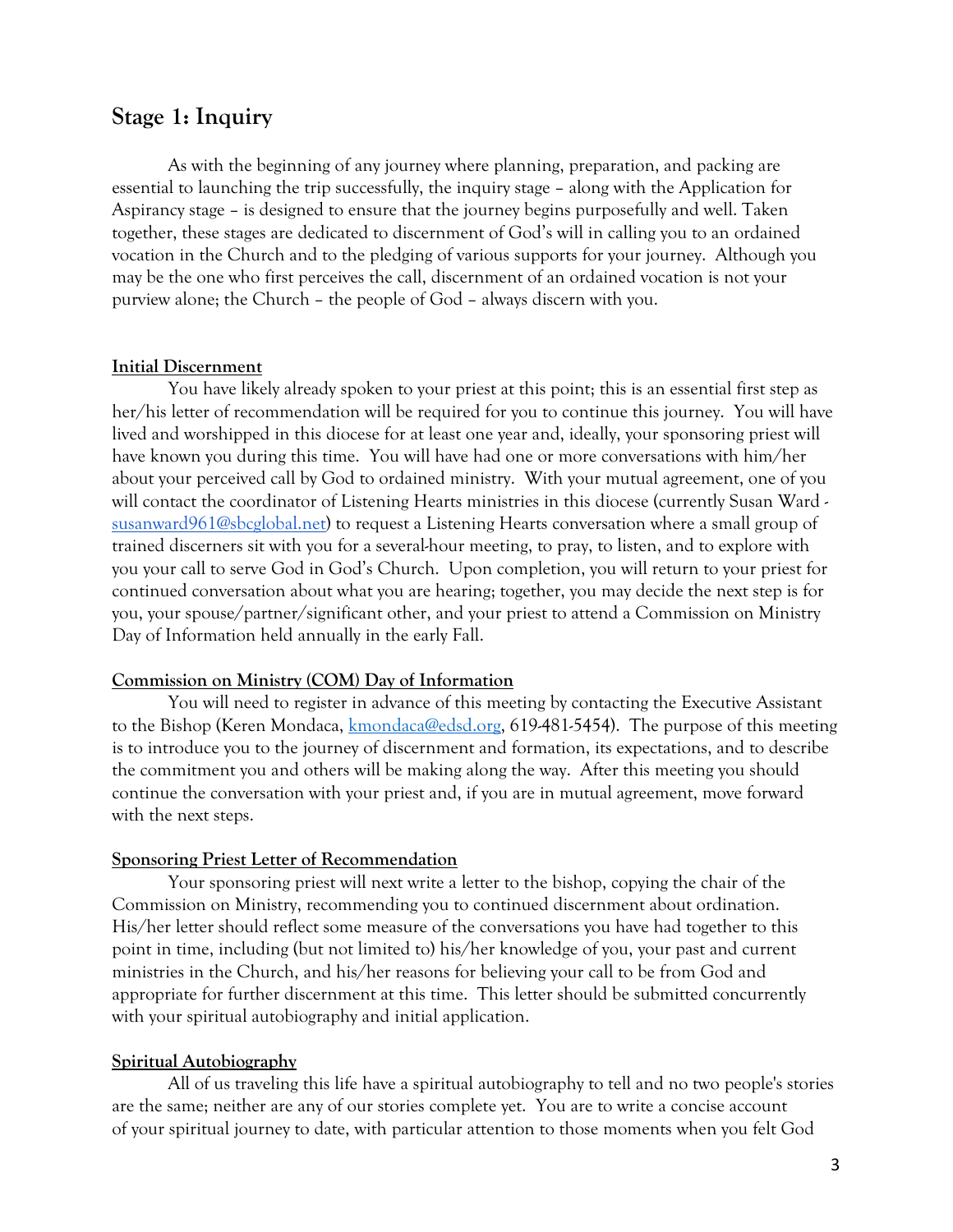leading/inviting you to the call you are now discerning. This spiritual autobiography should be submitted concurrently with your priest's Letter of Recommendation and should be accompanied by your initial application [\(Form 1\)](https://drive.google.com/file/d/1dvmdt7Kt-NPQyjF8BBjGDr67_6S0jsLG/view?usp=sharing).

# **Stage 2: Application for Aspirancy**

From your initial inquiry and discernment, you now move with greater intentionality – you "aspire" – motivated by a longing to further explore a call from God. With the submission of your sponsoring priest's Letter of Recommendation and your Spiritual Autobiography and application form, you now enter a very full 8-10 months of engagement with the process, including your Parish Discernment Committee, establishing a connection with a Spiritual Director, the design and completion of a Ministry Project, and the completion of application materials; each of these is detailed in what follows. This is a time that will invite you to deeper discernment, and it will require organization, advanced planning, and diligence from you, with a final completion date of May 31 for this stage. It will be your responsibility to meet this completion date for all materials within your control; issues or concerns about your ability to do so should be discussed with the COM chair as soon as you become aware of them.

#### **Waiver of Information (Form 2) and Background Check**

As you begin the application process, first complete two administrative tasks as soon as you are able: the Waiver of Information  $(Form 2)$ , and a background check, initiated with the Executive Assistant to the Bishop to whom you will submit all required forms (Keren Mondaca, [kmondaca@edsd.org,](mailto:kmondaca@edsd.org) 619-481-5454). The cost of the background check is \$200 (checks made payable to: EDSD). You are encouraged to discuss the payment of this fee, or cost-sharing, with the sponsoring priest of your parish/mission.

#### **Parish Discernment Committee**

Upon receipt of the sponsoring priest's Letter of Recommendation and your Spiritual Autobiography, the bishop will direct the chair of the COM to convene a Parish Discernment Committee (PDC). It cannot be overstated that all discernment of ordained ministry in God's Church occurs in partnership with the Church – the people of God; it is never the individual's call alone. The chair of the Commission on Ministry will ask two Listening Hearts-trained conveners to join with several members of your parish/mission in a series of guided meetings, to pray and to listen with you for the discernment of your call. The participating members of your parish/mission will be identified by your sponsoring priest (with input from you), and should be invited with a focus on their capacity to engage in faithful, objective listening. It is typically not helpful to identify those who are your closest friends and supporters; there is a tendency in their good intentions to anticipate the outcome of this stage of discernment. The purpose of the PDC is to discern with you whatever ministry it may be to which God is calling you, even if that is not what you currently understand your calling to be. Participants in the PDC must approach this discernment with open hearts and minds, not foregone conclusions. The committee will produce a final report of your deliberations and their conclusions and submit that report to the chair of the Commission on Ministry who will, in turn, share the report confidentially with the bishop and the COM members.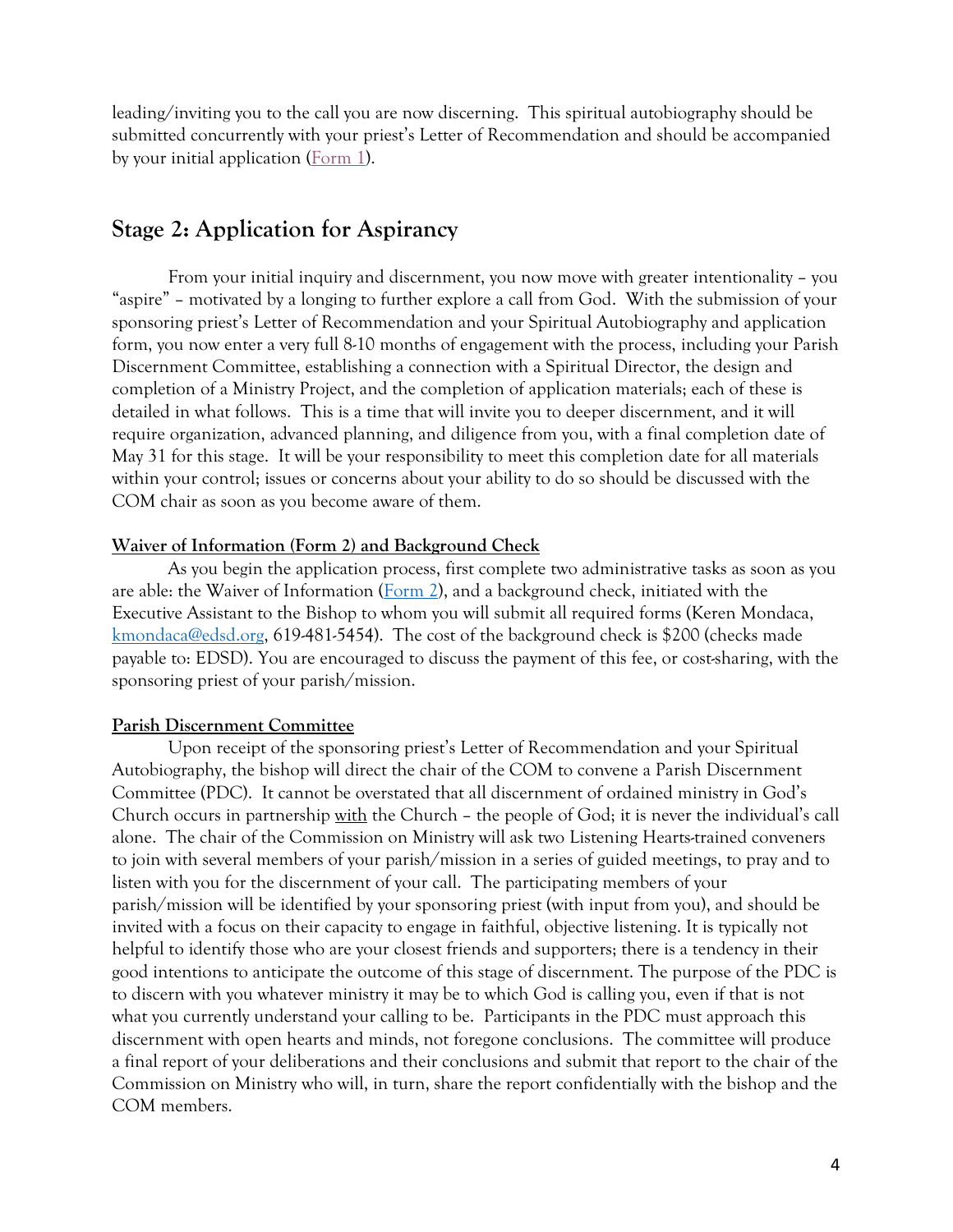#### **Spiritual Director**

No later than the convening of the Parish Discernment Committee, you are to begin a confidential relationship with a spiritual director if you have not already done so. This individual should be trained in spiritual direction and is not your sponsoring priest (who serves a distinct and separate role in your discernment). While spiritual direction may, at times, intersect with the exploration of your call to ordained ministry, it is first and foremost about the deepening of your life of faith, regardless of the ministry you exercise.

## **Initial Psychological Evaluation**

Please schedule an initial psychological evaluation with Dr. Marjorie Coburn (858-456- 5065) at your earliest mutual convenience (with a deadline of completion not later than mid-May). The initial appointment consists of a one-hour conversation; the psychologist will produce a confidential, written report for the bishop and chair of the COM, providing initial impressions about your pursuit of a vocation to ordained ministry. The Life History Questionnaire (Form  $\overline{4}$ ) and the Behavioral Screening Questionnaire [\(Form 5\)](https://drive.google.com/file/d/1CbrSSNe-ILXjFx1YGwehPed8OX8g1LEr/view?usp=sharing) should be completed and provided to the psychologist prior to your scheduled meeting. You should also provide a copy of your completed Form 5 to the Executive Assistant to the Bishop (Keren Mondaca, [kmondaca@edsd.org,](mailto:kmondaca@edsd.org) 619-481- 5454). The inquirer is responsible for the cost of this evaluation although it may be shared by the sponsoring parish/mission by mutual agreement.

## **Ministry Project**

The Ministry Project provides an opportunity for you to envision and implement a shortterm ministry, either in your parish/mission or in the surrounding community. Your project will allow you to:

- Demonstrate the practice of ministry and leadership
- Explore strengths and growth edges in planning and implementing a ministry project
- Facilitate ongoing discernment about ordination

Your Ministry Project should involve the exercise of both Christian faith and leadership; it should include other people in its implementation; and it should be something that you and your congregation have not tried before.

You design this project with the support and approval of your sponsoring priest. You then submit a written proposal to the COM chair for the COM's final approval before implementing the project. When the project is complete you submit a final, written report to the COM, signed by your sponsoring priest along with his/her observations about the process and the project's outcome.

While this project may be envisioned as one step in the development of a larger, long-range ministry, it is to be manageable enough to be completed in three-to-six months, from envisioning to final report. If you have recently completed a comparable project, please provide details to the chair of the COM; although a written report would still be required, the COM and the bishop will determine if the previously-completed project may qualify in lieu of designing a new project.

## **Additional application materials** (completed by May 31)

The following materials should also be submitted; some of them may take time to track down and/or complete and should not be left to the last minute:

- Photocopies of Baptism and Confirmation certificates (or parish records certifying them)
- Official transcripts for all post-secondary education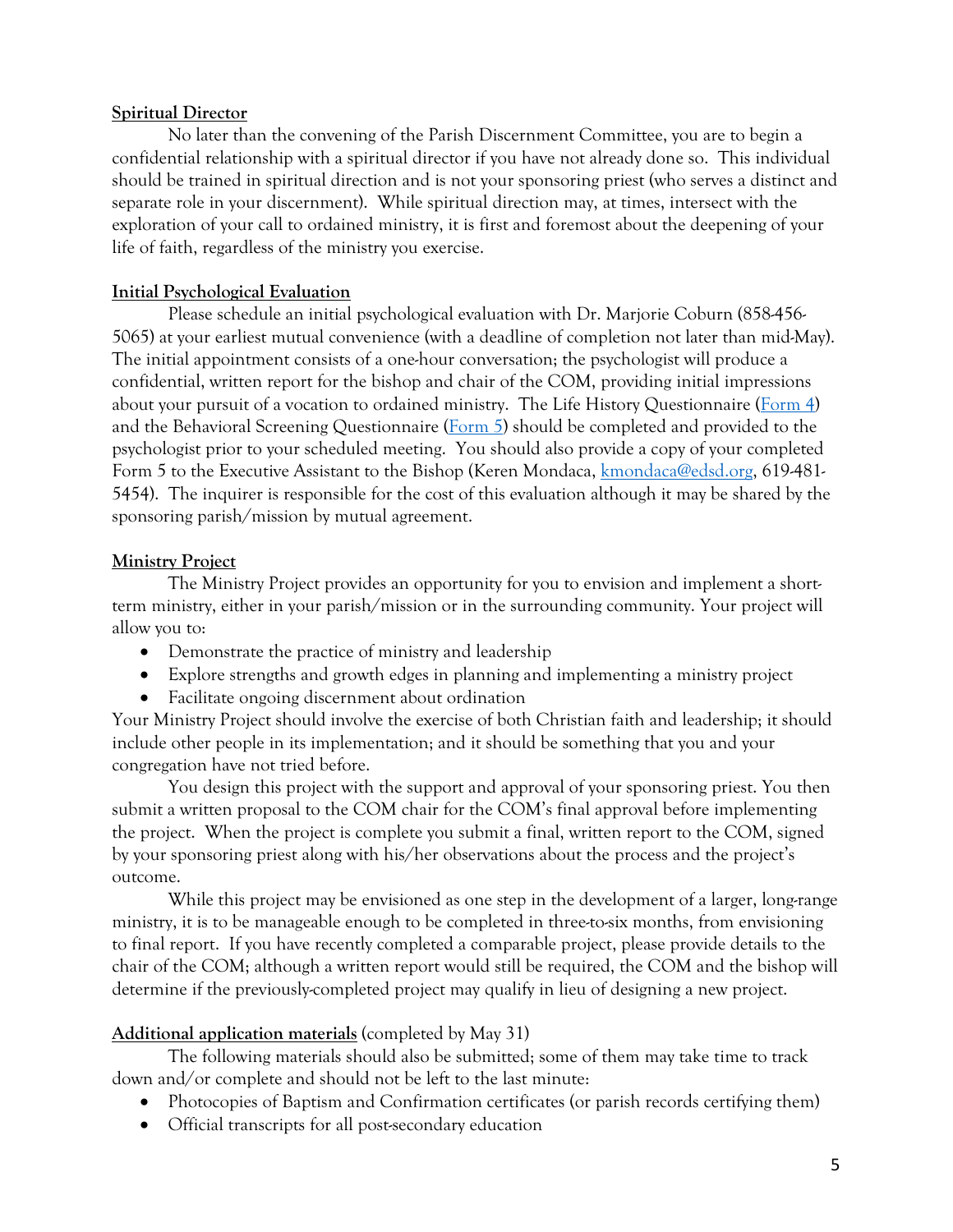- Personal Financial Statement  $\frac{3}{2}$ . The purpose of this form is to assess current expenses relative to the costs of additional study.
- Budget for Formation  $\overline{Form 9}$ . The purpose of this form is to assess the potential cost of formal study required for ordination.
- Responses to the following essay questions (submitted to the bishop and COM chair)
	- o Who is Jesus Christ to you, and what is the good news of Christ that we are called to proclaim by word and example?
	- o How do you envision that good news of Christ being shared with others through your ministry as an ordained person? How would that be different from your ministry as a lay person?
	- o What is your vision of spiritual leadership for the church and for the world? How have you seen that kind of leadership enacted in your own life and ministry?
	- o Describe your spiritual practices, and how you maintain and enrich your relationship with Christ.

## **Letter of Nomination and Inquirer Acceptance Letter**

Your sponsoring priest will present your Nomination to Aspirancy to the Vestry/Bishop's Committee of your parish/mission in time for their Nomination letter [\(Form 8\)](https://drive.google.com/file/d/1mljIo3J0Fe-cC2C4jvyhfaN8uP1rvTrO/view?usp=sharing) and your Acceptance Letter to be received by the COM chair on or before May 31. This will mean your sponsoring priest puts your nomination on the agenda of the Vestry/Bishop's Committee in April, or certainly no later than early May.

#### **Inquirer Interview with COM and Bishop in September**

After receipt of all application materials by May 31, and with receipt of a final report of your initial psychological evaluation (if that is still pending), the COM and the Bishop will review all materials. If all is in order, the COM chair will invite you to a formal interview at the Commission's September meeting (typically scheduled the second Tuesday of the month); this is an opportunity for the COM and the Bishop to reflect with you on all that you and the Church have discerned in your process to date. Following this meeting, the COM will make a recommendation to the Bishop concerning your admission as an Aspirant and you will be notified shortly thereafter of the Bishop's decision.

# **Stage 3: Application for Postulancy**

The next steps in your journey of discernment and formation include several important conversations: a second, more comprehensive Psychological Evaluation, a meeting with the Bishop, and a full-day retreat with the Commission on Ministry (COM). Because the calendars of some of these individuals are often full, schedule these conversations right away, even if they don't occur for some weeks or months.

## **Medical examination**

You should schedule a routine physical exam with your physician, including the completion of [Form 6;](https://drive.google.com/file/d/1Znrd2CRNEyWglDZw5iKoLZtRReGS-3K7/view?usp=sharing) submit this form by December 1.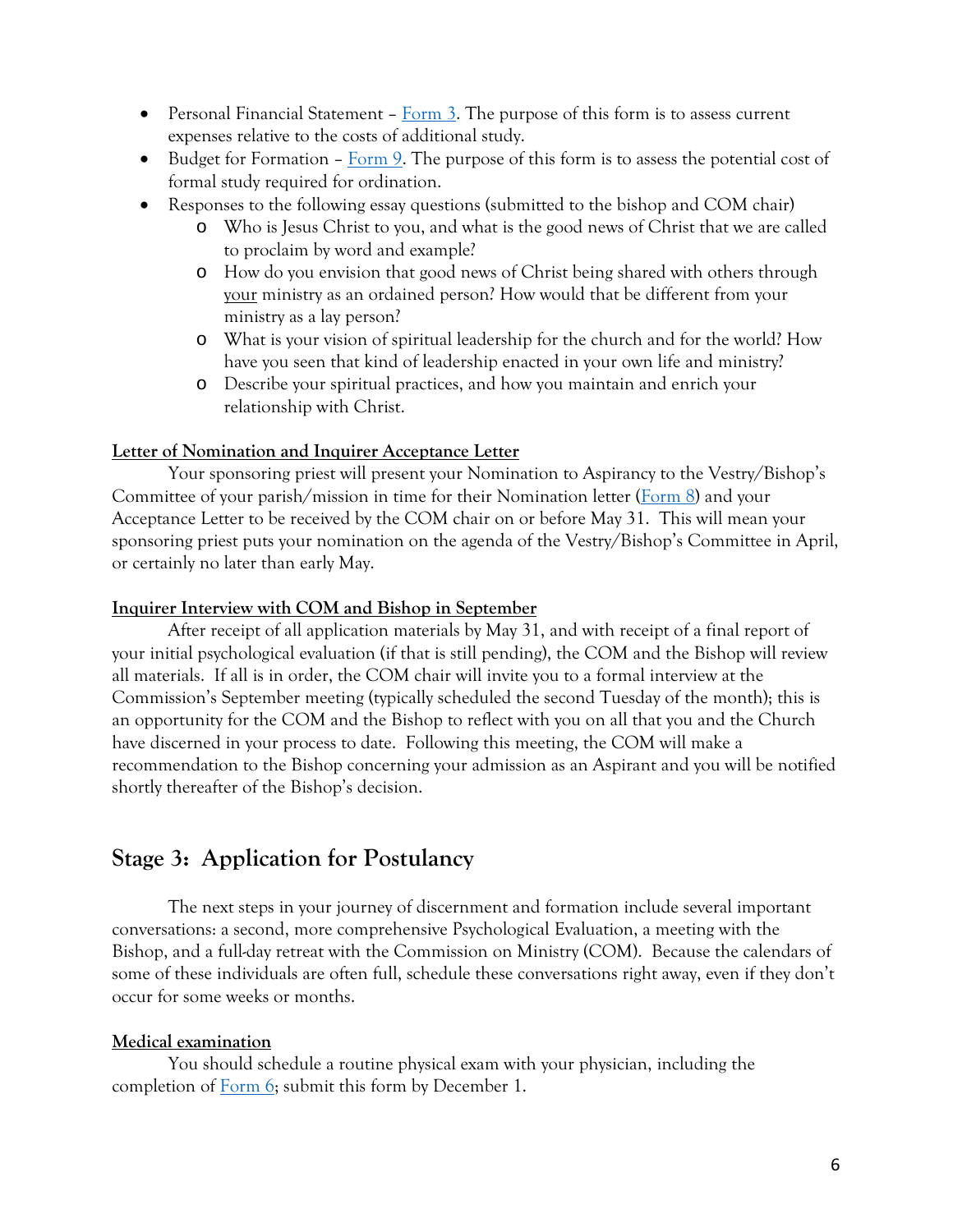#### **Psychological evaluation**

You should schedule your second, more comprehensive (full day) psychological evaluation as soon as you are accepted as an Aspirant (Dr. Marjorie Coburn, 858-456-5065). This evaluation must be completed by December 1 as some of the evaluative instruments are sent away for scoring. The psychologist will submit a confidential, written report to the bishop and COM chair by mid-February. The cost of this evaluation is shared by the aspirant, the sponsoring parish/mission and the diocese.

#### **Appointment with the Bishop**

This appointment provides an opportunity for the bishop to come to know you more fully, and to share in the discernment of your call with you. Make this appointment well in advance so your meeting can occur by mid-February. To make an appointment, contact the Bishop's Executive Assistant (Keren Mondaca, [kmondaca@edsd.org,](mailto:kmondaca@edsd.org) 619-481-5454).

#### **Discernment Retreat with Commission on Ministry**

The COM and the Bishop extend an invitation to those Aspirants whose materials are in order to attend an annual Discernment Retreat in mid-February. Prior to the retreat, the COM will have reviewed all the application materials of each Aspirant (except those materials that are confidential, read only by the bishop and the COM chair). This day is spent in quiet, in worship, and in discernment conversations with the members of the COM, the bishop, and others as invited. Following the retreat, the COM will make a recommendation to the bishop concerning each Aspirant's admission to Postulancy; the Bishop's decision will be communicated by the Bishop to each Aspirant shortly thereafter.

#### **Plans for Formation**

With admission to Postulancy, the bishop will be in conversation with you in order to solidify and approve a plan of study and formation; this plan will consider your particular life circumstances and formation background, and account for your discerning for the vocational diaconate or the priesthood. Recent examples of particular courses of study have included:

Three-year residential seminary (Master of Divinity degree)

EDSD School for Ministry

Programa del Centro de Estudios Teológicos San Andrés, Diocese of Western Mexico Church Divinity School of the Pacific (CDSP) –

Center for Anglican Learning and Leadership (CALL) online courses Bloy House, The Episcopal Theological School at Los Angeles

#### **Field Education and Clinical Pastoral Education**

All priest and deacon postulants will be required to take two semesters of field education, either at the School for Ministry or at another approved seminary. Field Education involves a placement at a congregation and ministry work under the supervision of the congregation's priest, as well as classroom work, reading, and theological reflection on church leadership and ministry experiences.

Postulants will also be required to meet a community placement requirement. Priest postulants will take a unit of Clinical Pastoral Education (which involves a supervised placement in a hospital or other community ministry). In some circumstances, the Bishop and COM may approve a priest postulant meeting this requirement through two summer placements in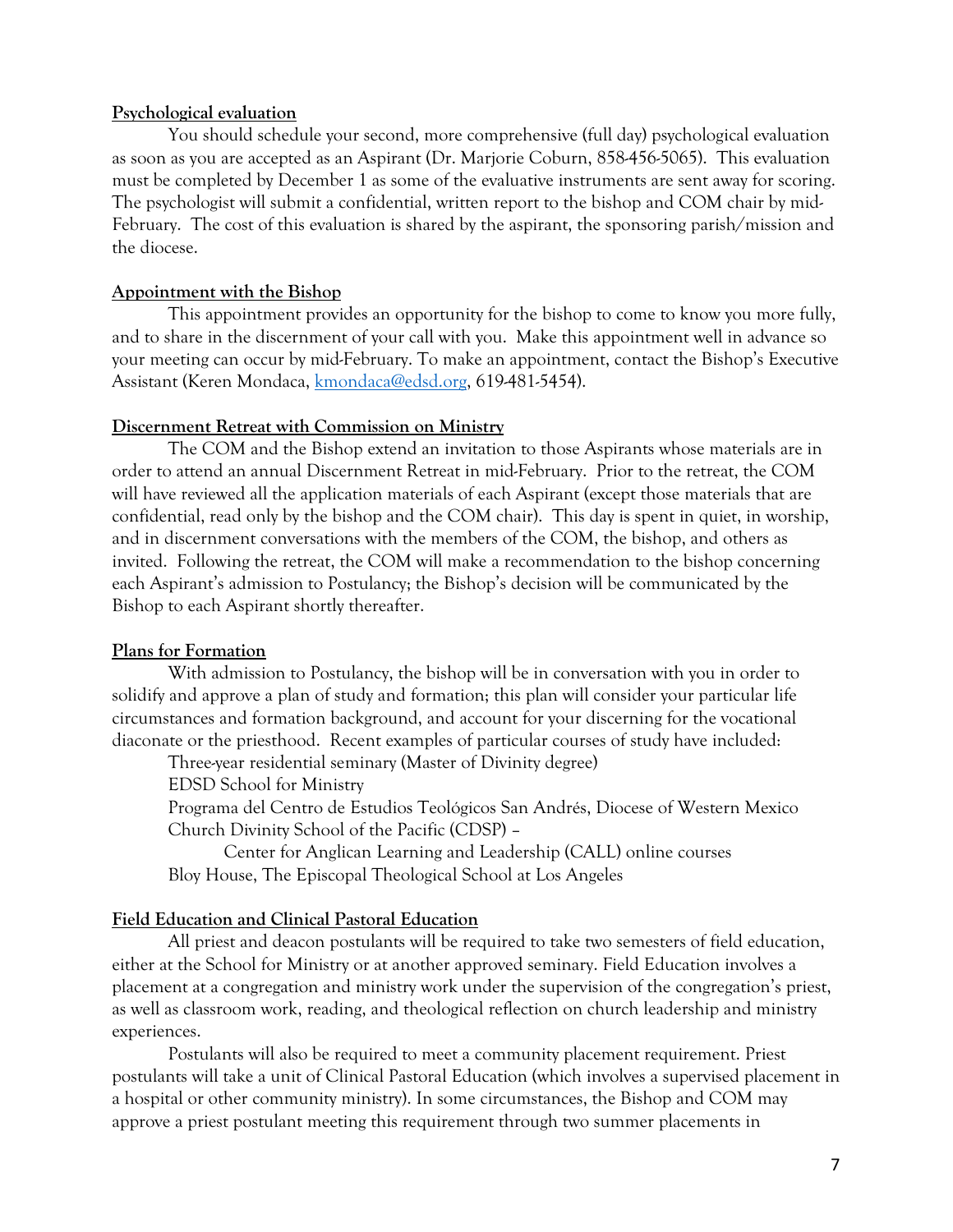community service organizations. Deacon postulants may meet this requirement with a summer placement in a community service organization or with a unit of CPE.

#### **A Word about Postulancy**

Even as discernment of God's voice continues, this time as a Postulant focuses on your formation through academic study, your ongoing relationship with a spiritual director, theological field education, and other experiential training. You are canonically required to submit **Ember Letters** to the Bishop four times each year on the Wednesday, Friday, and Saturday after the following days: St. Lucy's Day (Dec. 13), Ash Wednesday, the Day of Pentecost, and Holy Cross Day (Sept. 14). These letters are intended for you to reflect on your academic, spiritual and personal development.

The COM chair will also appoint a member of the commission to be your liaison. You and your liaison share mutual responsibility to check in with each other monthly. This is not a confidential relationship, rather an avenue to ensure good communication between you and the COM, sharing updates, joys, and challenges.

The time you spend as a Postulant may vary as it reflects the pace of your course of study and preparation; typically, the Bishop and COM will invite you to apply for the next step, Candidacy, approximately one year before projected ordination.

## **Stage 4 – Application for Candidacy** (by invitation of the Bishop and COM)

Upon invitation by the Bishop and COM, you submit the Application for Candidacy [\(Form 10\)](https://drive.google.com/file/d/1eZfI2kYx_LpyvdceEnnfuGbZyUa0Qbyg/view?usp=sharing). Concurrently, the Vestry/Bishop's Committee of your sponsoring parish/mission will submit the Letter of Support for Candidacy [\(Form 11\)](https://drive.google.com/file/d/1ZqrsBq039JcZBSowLdc9CHmVw3liVkVV/view?usp=sharing).

Upon receipt of these materials the COM will schedule an interview with you, typically during one of its regularly-scheduled, monthly meetings (the second Tuesday of the month). Following this interview, the COM will make a recommendation to the Bishop concerning advancement to candidacy. The Bishop will then request the approval of the Standing Committee of the diocese. You will have an interview with the Standing Committee, typically, on the third Tuesday of the month. Thus, it is likely that these two interviews will take place in back-to-back weeks. The Bishop will then notify you of her/his decision concerning your appointment as a Candidate for ordination.

# **Stage 5 – Candidacy**

Candidacy encompasses continued discernment and formation, including the culmination of your academic program of study and theological field education. The Canons of The Episcopal Church require the completion of four additional areas of study which, if not yet completed, must be completed during this stage of your journey. They are:

- o Prevention of sexual misconduct training
- o Civil requirements for report and pastoral opportunities for responding to evidence of abuse
- o The Constitution and Canons of the Episcopal Church
- o The Church's teaching on racism

[Canon III.6.5(g)]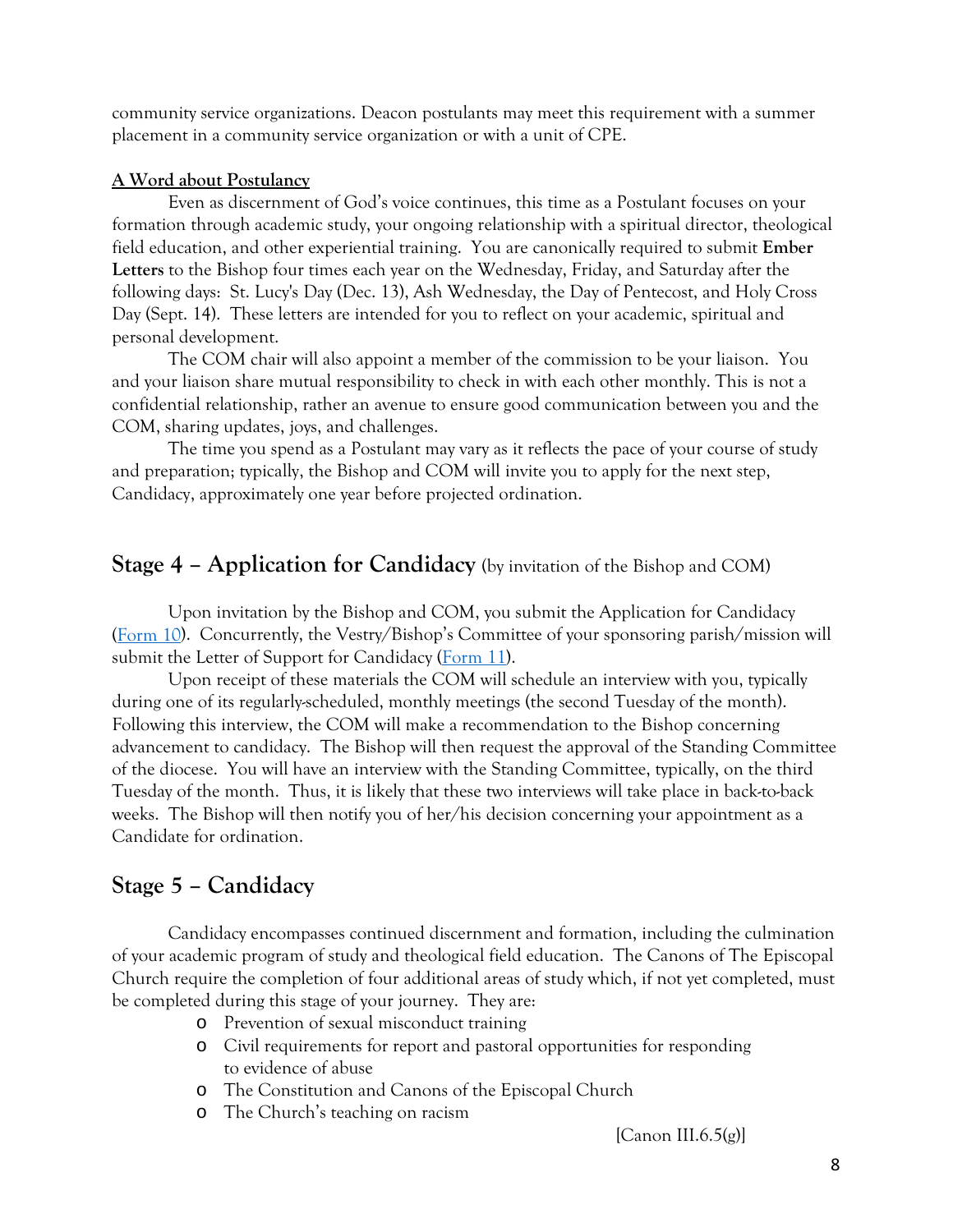## **Candidates for Ordination to the Vocational Diaconate**

During Candidacy the Bishop will require you to complete a final project reflective of the deacon's call to represent the needs of the world to the Church; this project may have begun during postulancy and already be nearing completion. You may meet this requirement with a summer placement in a community service organization or with a unit of CPE.

## **Candidates for Ordination to the Priesthood**

As described earlier in the sub-heading Field Education and Clinical Pastoral Education, priest postulants/candidates will take a unit of Clinical Pastoral Education (which involves a supervised placement in a hospital or other community ministry). In some circumstances, the Bishop and COM may approve a priest postulant/candidate meeting this requirement through two summer placements in community service organizations.

You will sit for the General Ordination Exams (GOE) in January. This national exam, administered locally on behalf of the General Board of Examining Chaplains of The Episcopal Church, will evaluate your proficiency in six areas of preparation:

- o History of the Christian Church
- o Christian Theology
- o The Holy Scriptures
- o Christian Worship
- o Christian Ethics and Moral Theology
- o The Practice of Ministry

## **A Note Counseling Patience and Humility**

It is common, and understandable, that you may feel a growing sense of excitement and eagerness as you anticipate the fulfillment of the call to ordination which you and the Church have been exploring and anticipating together in this process. It bears remembering that there are still final recommendations and approvals to be received, each of which represent the Church's best efforts to faithfully enact God's will for God's people, the Church. We encourage you to remain patient and humble in the face of God's call to serve.

# **Stage 6 - Application for Diaconal Ordination** (vocational and transitional)

In anticipation of a projected ordination date (to be envisioned by the Bishop), two documents must be completed at least six months prior to that date:

- o You complete the Application for Ordination to the Diaconate [\(Form 12\)](https://drive.google.com/file/d/1feZ88fn1PxSJBWKnG-404id_l9W-_taa/view?usp=sharing)
- o Your Vestry/Bishop's Committee will complete the Letter of Support for Ordination to the Diaconate [\(Form 13\)](https://drive.google.com/file/d/1PV9_UNcOospOWIEQUag6vE7NHgiNV1l0/view?usp=sharing)

It is also your responsibility to be certain that these additional reports have been submitted when complete:

- o Certification of course of study completion
- o Community organizing supervisor's report, Field placement and/or Clinical Pastoral Education (CPE) supervisors' reports

Before any ordination date is set, the COM will interview you and make its recommendation concerning your ordination to the Bishop. The Standing Committee will do the same. The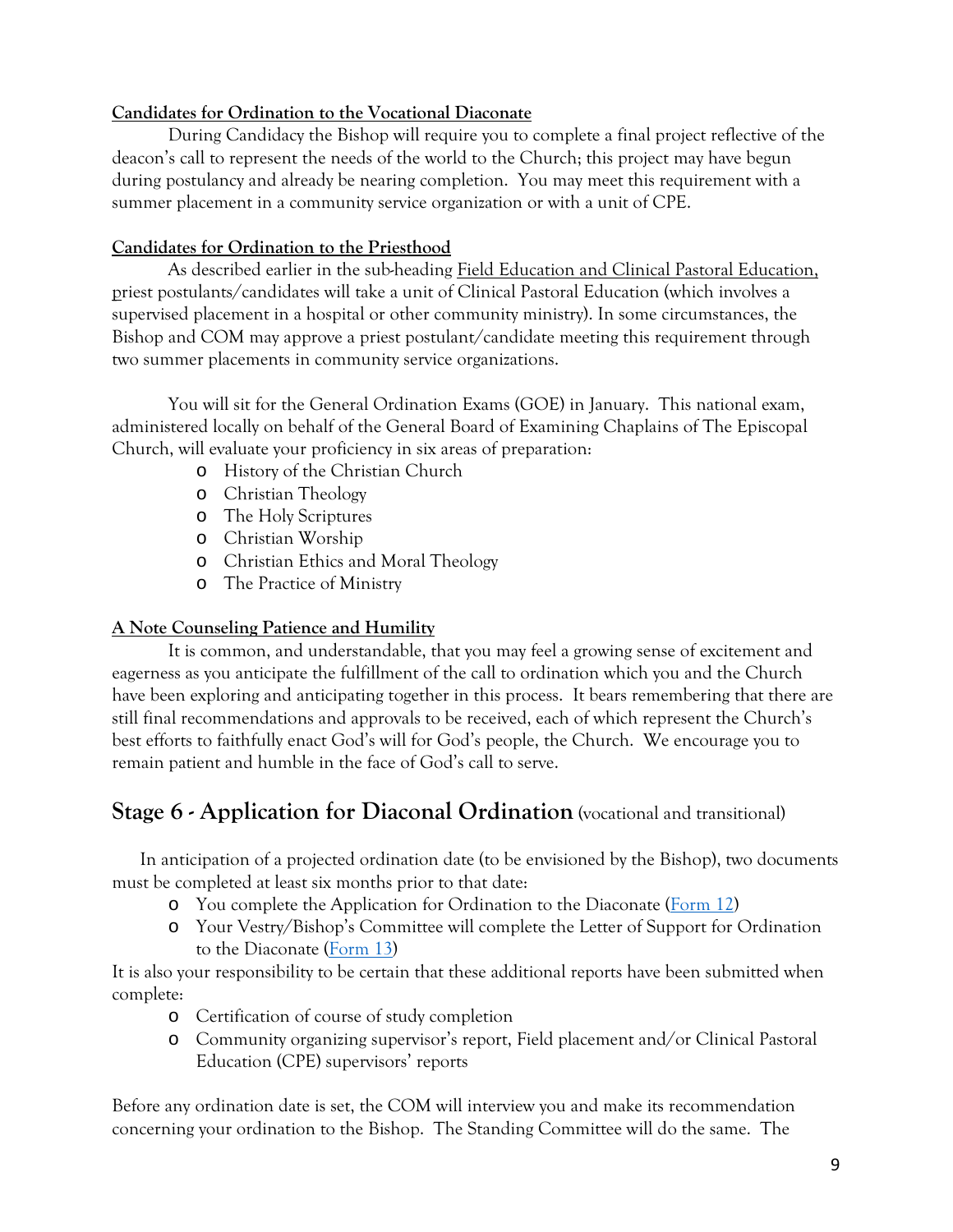Bishop will then notify you of her/his decision concerning your ordination to the diaconate; only at this point should you expect the finalization of plans for your ordination.

# **Stage 7 – Application for Priesthood**

Canon III.8.7. (a). (1) states that ordination to Priesthood may take place "…at least six months from ordination as a Deacon…". As you approach this time, the COM will request your reflection, in writing, on several questions. The focus will be on your understanding and experience of diaconal ministry. Your supervisor(s) will also evaluate that experience in writing. With this material in hand, the Bishop and COM will invite you to submit the following materials:

- o You will complete the Deacon's Application for Ordination to the Priesthood [\(Form](https://drive.google.com/file/d/17_O3rlm5HVdf8ff7Ey7wViW-HufHnSdZ/view?usp=sharing)  [14\)](https://drive.google.com/file/d/17_O3rlm5HVdf8ff7Ey7wViW-HufHnSdZ/view?usp=sharing)
- o Your Vestry/Bishop's Committee will complete the Letter of Support for Ordination to the Priesthood [\(Form 15\)](https://drive.google.com/file/d/1NeDwZdBH-7FTaxMvebSmamx83w3dCtRq/view?usp=sharing)

Before an ordination date is set, the COM will interview you and make its recommendation concerning your ordination to the Bishop. The Standing Committee will do the same. The Bishop will then notify you of her/his decision concerning your ordination to the priesthood; only at this point should you expect the finalization of plans for your ordination.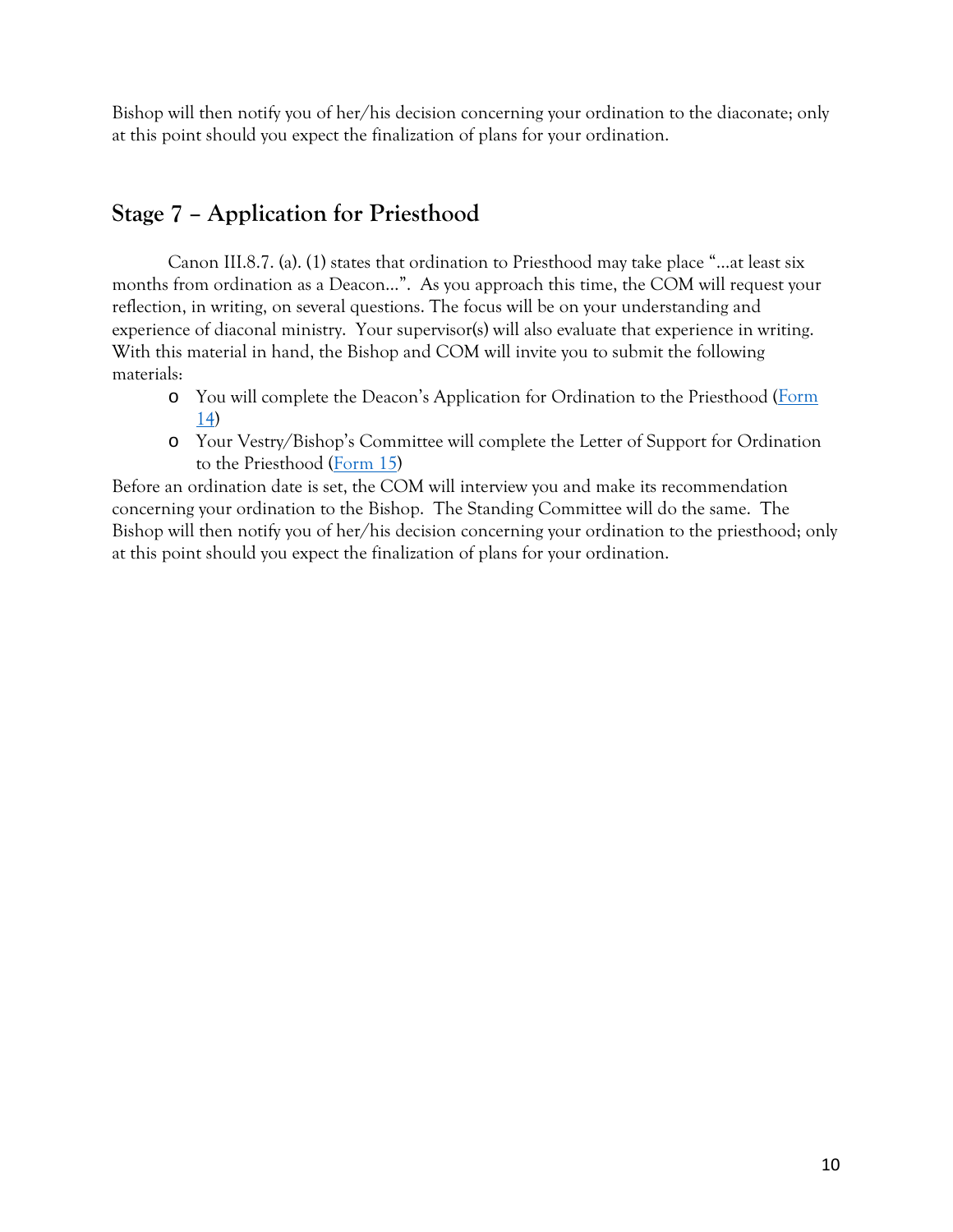# **EPISCOPAL DIOCESE OF SAN DIEGO Commission on Ministry Discernment and Formation Process Checklist**

# **Stage 1 Inquiry**

- Inquirer initiates meeting with sponsoring priest
- Discernment (initial Listening Hearts session, if available)
- Inquirer completes Registration for COM Day of Information (Due  $9/15$ )
- Inquirer attends COM Day of Information (September/October)
- Inquirer continues to meet with sponsoring priest in vocational discernment
- Sponsoring Priest writes Letter of Recommendation to Bishop
- Inquirer submits Spiritual Autobiography and Initial Application (Form 1) to Bishop at same time as Letter of Recommendation
	- o Spiritual Autobiography copies shared with Sponsoring Priest, Vestry/Bishop's Committee, and COM chair

# **Stage 2 Application for Aspirancy** (Approximately 10 months)

- **Inquirer begins application for Aspirancy as soon as Letter of Recommendation/Spiritual Autobiography are submitted:** 
	- o Complete Form 2 Waiver of Information
		- Original to diocesan office; copy to psychologist
	- o Inquirer authorizes Background Check
- Inquirer engages in spiritual direction
- COM Chair initiates Parish Discernment Committee (PDC)
	- o PDC submits written report to Sponsoring Priest, Vestry/Bishop's Committee, COM, and Bishop (Due May 1)
- Inquirer contacts diocesan psychologist for Initial Psychological Evaluation
	- (Evaluation to be completed by no later than mid-May)
	- o Complete Form 4 Life History Questionnaire (take to psychologist)
	- o Complete Form 5 Behavioral Screening Questionnaire (take to psychologist; copy to EDSD)
	- o Psychologist submits written report prior to July/August COM meeting (Form 7)
- Initiate Ministry Project with written proposal to COM chair
	- o COM approves
	- o Inquirer submits completed Ministry project report (Due May 31)

## **Additional materials required (all materials are due no later than May 31):**

- Inquirer submits:
	- o Baptism and Confirmation certificates
	- o Official transcripts for all post-secondary education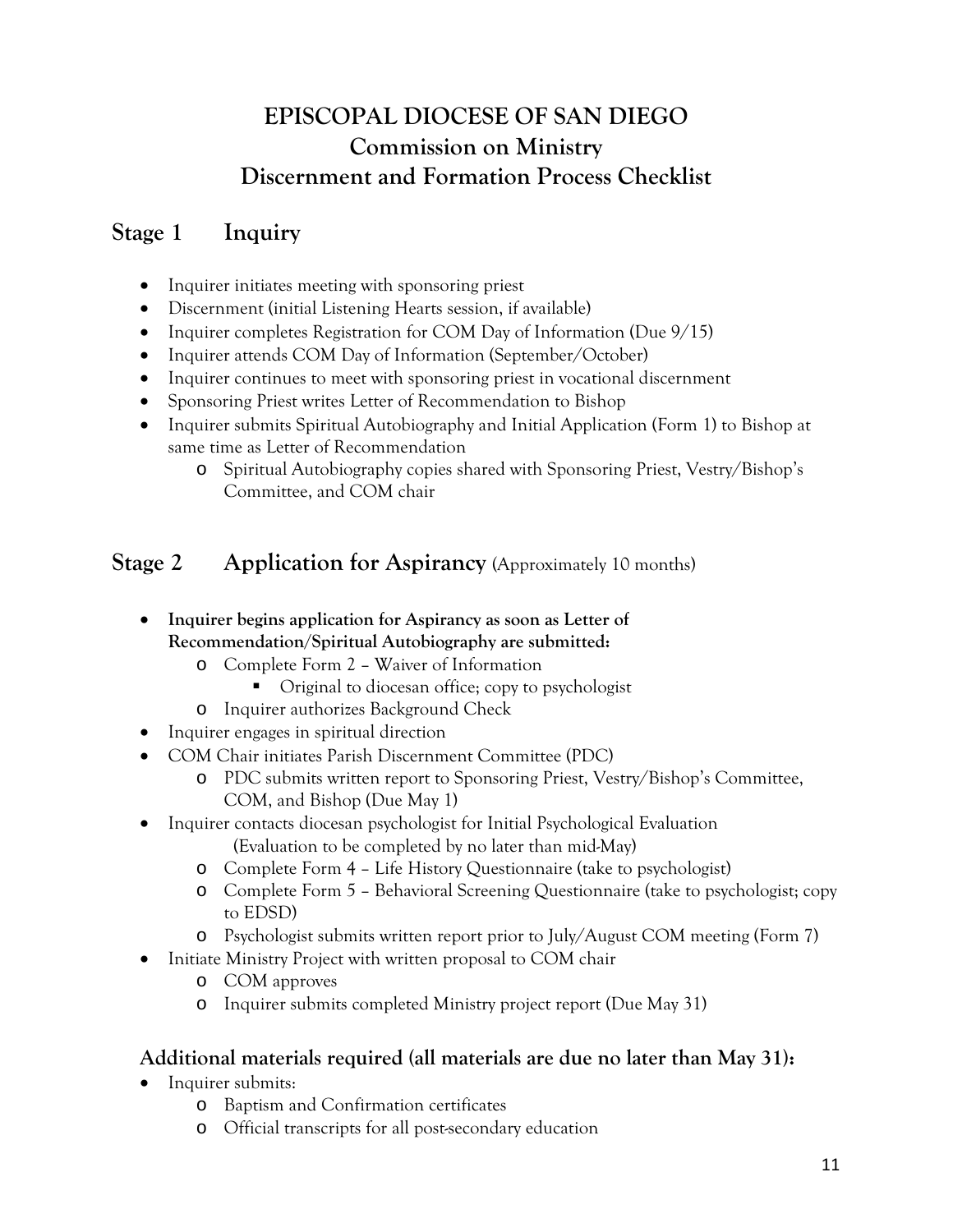- o Form 3 Personal Financial Statement
- o Responses to essay questions submitted to COM chair and Bishop ■ See Handbook for essay questions
- o Form 9 Budget for Formation
- Vestry/Bishop's Committee Letter of Nomination (Form 8) and Nominee Acceptance Letter
- COM/Bishop interview for Aspirancy: September COM meeting

# **Stage 3 Application for Postulancy** (Approximately 5 months)

- Aspirant completes Form 6 Medical examination (due December 1)
- Aspirant schedules and completes second Psychological Evaluation (by December 1) o Psychologist submits written report prior to February 15
- Aspirant initiates and attends appointment with Bishop prior to February 15
- Aspirant attends COM Discernment Retreat (mid-February) o COM makes recommendation concerning postulancy to Bishop
- Bishop determines postulancy by March 1
- Bishop approves formation plans

## **(Timetable from here depends on ministry formation status)**

## **Stage 4 Application for Candidacy - by invitation of the Bishop and COM** (Typically, one year before projected ordination)

- Postulant completes Form 10 Application for Candidacy
- Vestry/Bishop's Committee submits Letter of Support for Candidacy Form 11
- COM interviews Postulant and makes Candidacy recommendation to Bishop
- Standing Committee interviews Postulant for approval to Candidacy

# **Stage 5 Candidacy**

- Candidate continues discernment and formation
- Candidate completes requirements of Canon III.6.5(g) [if not already completed]
	- o Prevention of sexual misconduct training
	- o Civil requirements for report and pastoral opportunities for responding to evidence of abuse
	- o The Constitution and Canons of the Episcopal Church
	- o The Church's teaching on racism
- Candidate successfully passes General Ordination Exam (priest) OR project (deacon)

# **Stage 6 Application for Diaconate**

- Candidate completes Application for Ordination to the Diaconate Form 12
	- o Due six months before projected ordination date